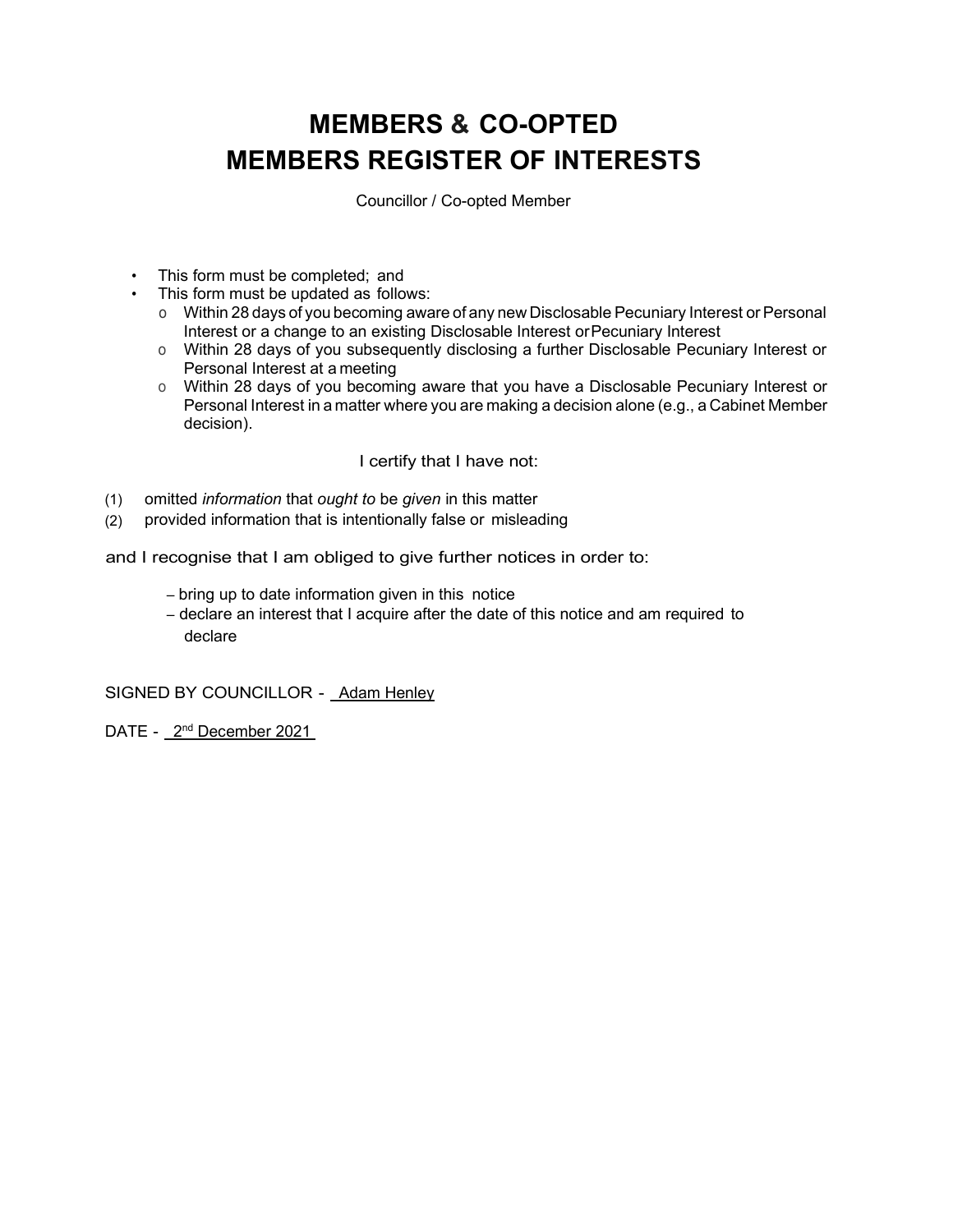#### DISCLOSABLE PECUNIARY INTERESTS

# Please provide the following details necessary under Sections 29, 30 and 31 of the Localism Act

# 2011 and the

# Relevant Authorities (Disclosable Pecuniary Interests) Regulations 2012

- Where not applicable please enter "none".
- Please attach and sign additional sheets where required.
- Please note that an interest is a disclosable pecuniary interest if it is an interest of: o yours;
	- Or it is an interest of:
		- o your spouse or civil partner;
		- o a person with whom you are living as husband and wife; or

o a person with whom you are living as if you were civil partners and you are aware that that other person has the interest.

# 1) Employment, office, trade, profession or vocation

Any employment, office, trade, profession or vocation carried on for profit or gain.

Staff Kettering General Hospital – Finance Analyst

Spouse or Partner:

# 2) Finances

Any payment or provision of any other financial benefit (other than from the Council) made or provided within the relevant period in respect of any expenses incurred by you in carrying out duties as a Member, or towards your election expenses. This includes any payment or financial benefit from a trade union within the meaning of the Trade Union and Labour Relations (Consolidation) Act 1992.

Self: None

Spouse or Partner:

3) Contracts

Any contract which is made between you (or a body in which the relevant person has a beneficial interest} and the Council:

(a) under which goods or services are to be provided or works are to be executed; and

(b) which has not been fully discharged.

Self None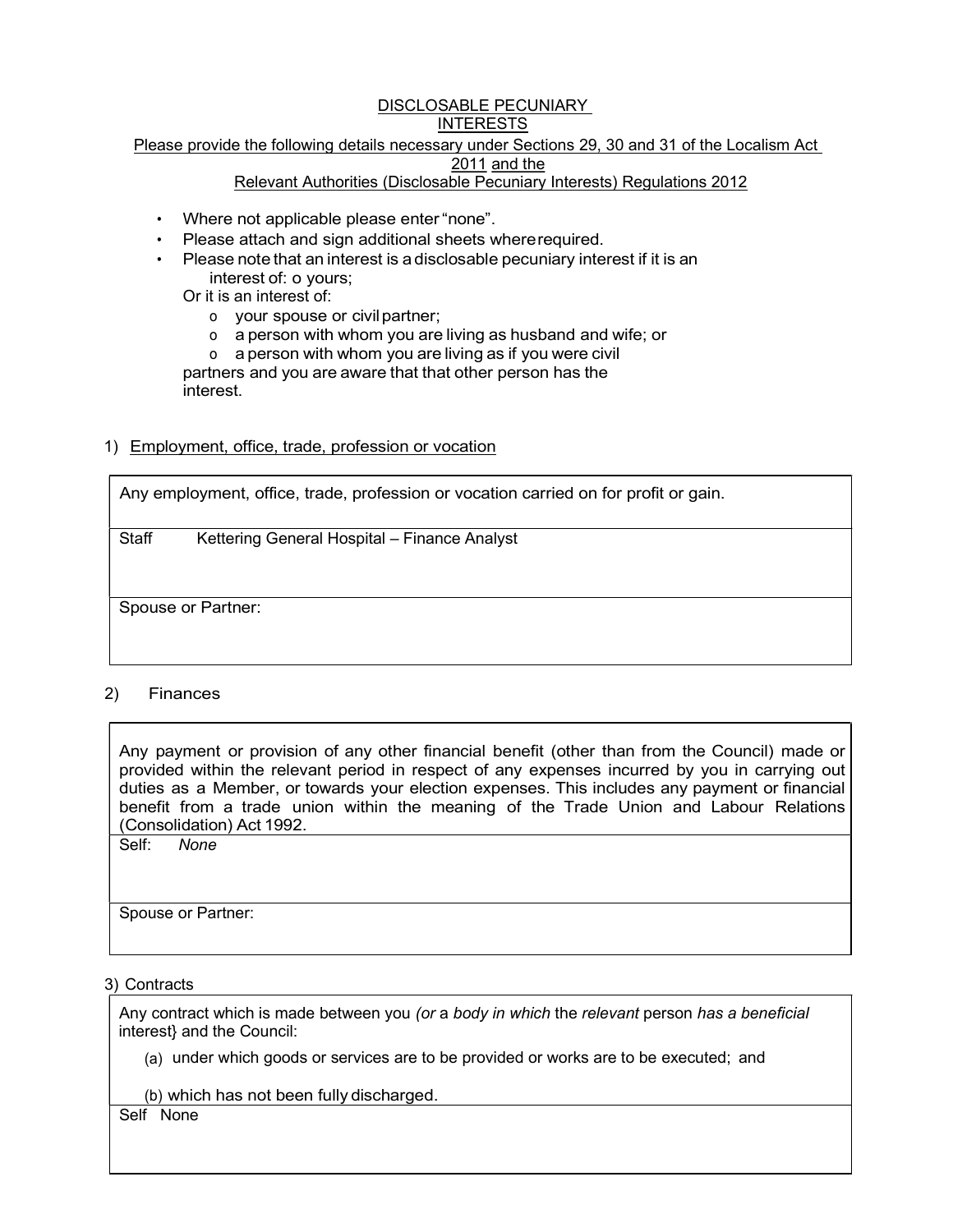Spouse or Partner: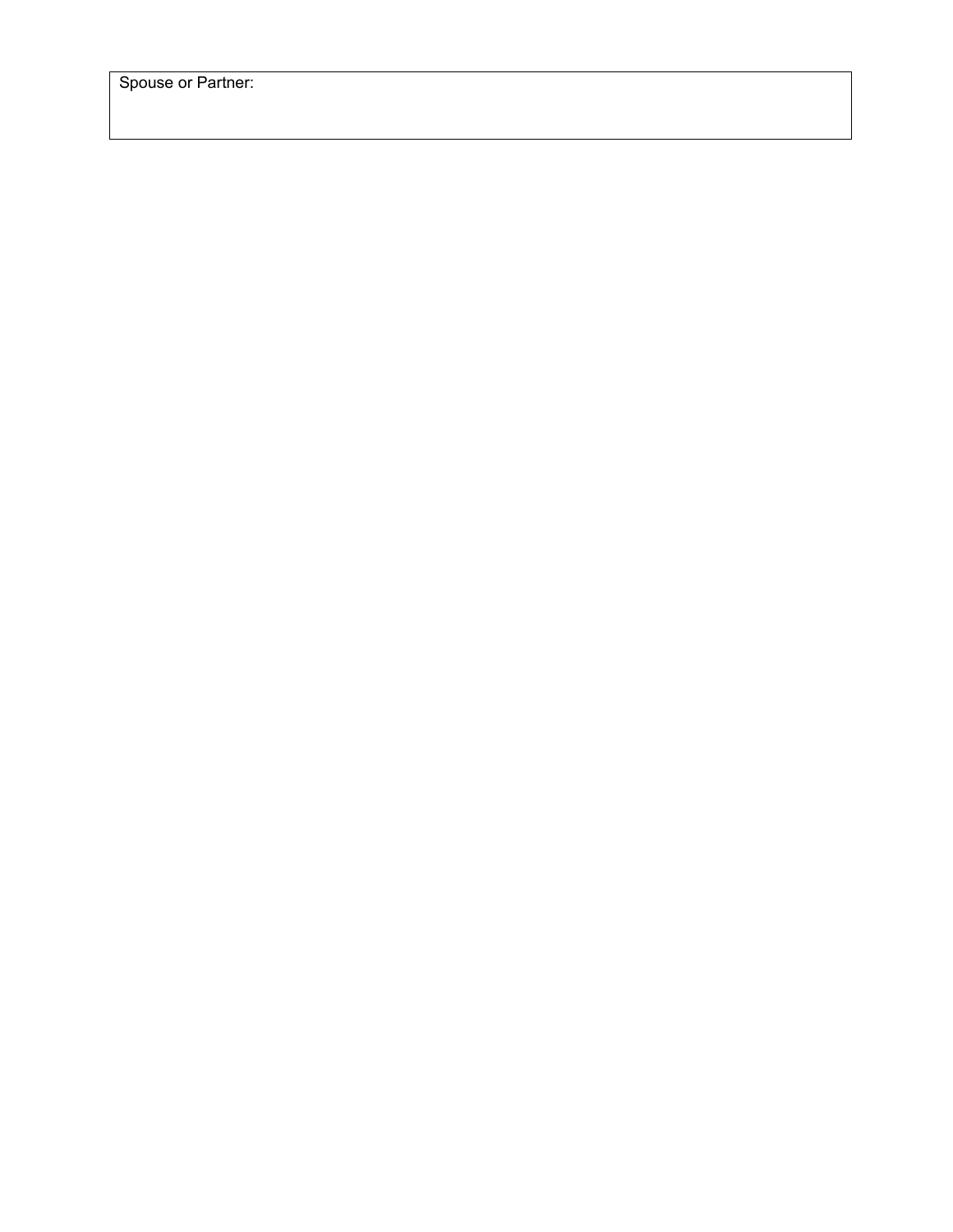# 4) Land

Any beneficial interest in *land* which is within the area of the Council:

Self: 32 Ambleside Close Wellingborough NN8 3ZG

Spouse or Parter

## 5) Licences

Any licence (alone or jointly with others) to occupy land in the area of the Council for a month or longer

Self: None

Spouse or Partner:

#### 6) Corporate Tenancies

Any tenancy where (to your knowledge)

(a) the landlord is the Council; and

(b) the tenant is a body in which the relevant person has a beneficial interest.

Self: None

Spouse or Partner: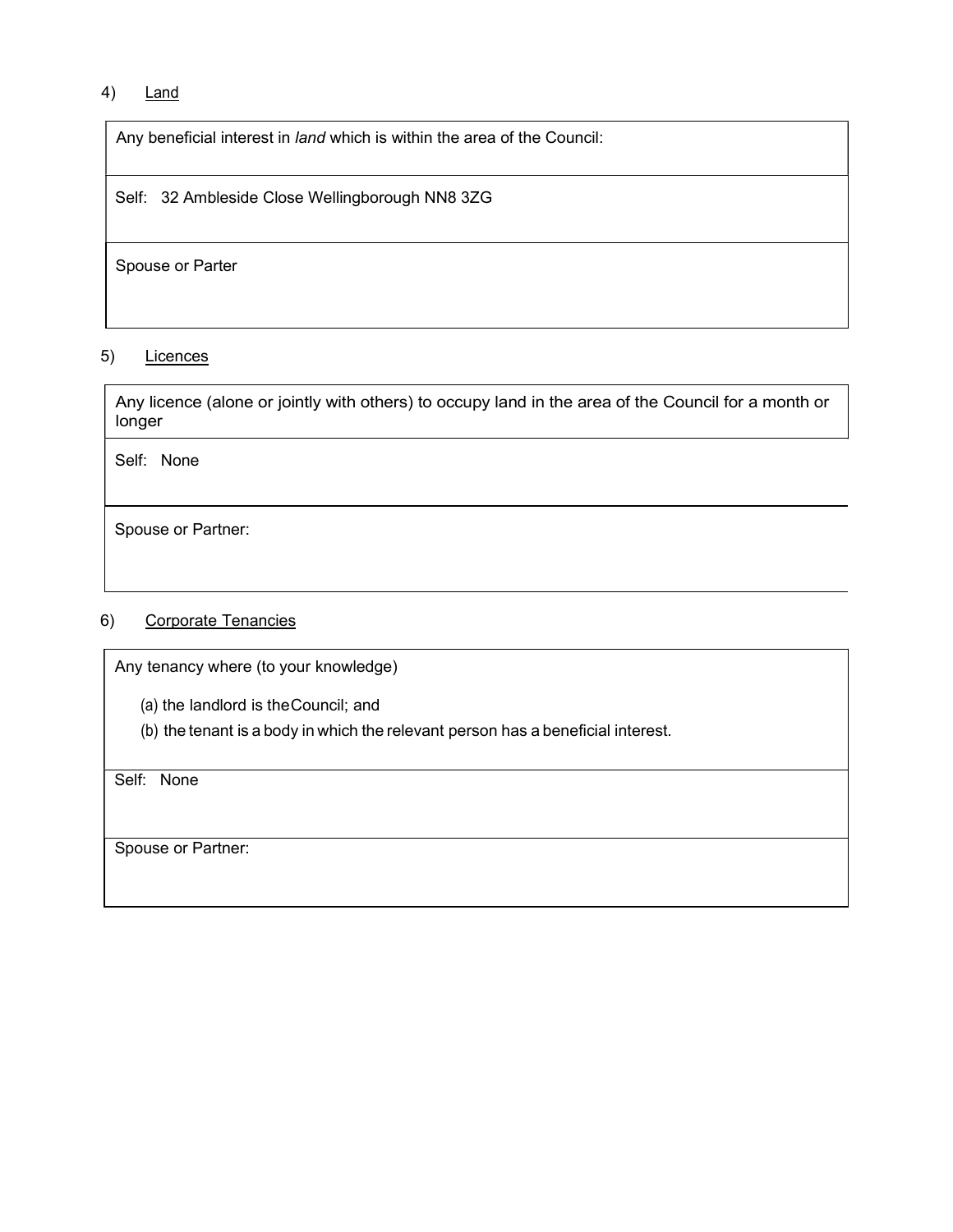#### 7) Securities

Any beneficial interest in securities of a body where;

- (a) that body (to your knowledge) has a place of business or land in the area of the Council; and
- (b) either—
	- (i) the total nominal value of the securities exceeds £25,000 or one hundredth of the total issued share capital of that body; or
	- (ii) where the share capital of that body is of more than one class, the total nominal value of the state of the state of the state of the state of the state of the state of the state of the state of the state of the state of the state of the state of the state of the state of the state of the state of the state of t

shares of any one class in which you have a beneficial interest exceeds one hundredth of the total issued share capital of that class.

#### Self: None

Spouse or Partner:

# NOTES - DISCLOSABLE PECUNIARY INTERESTS

- "body in which the relevant person has a beneficial interest" means a firm in which the relevant person is a partner or a body corporate of which the relevant person is a director, or in the securities of which the relevant person has a beneficial interest;
- "director" includes a member of the committee of management of an industrial and provident society within the meaning given by section 1(I) of the co-operative and community benefit Societies Act 2014, other than a society registered as a credit union.
- "land" excludes an easement, servitude, interest or right in or over land which does not carry with it a right for the relevant person (alone or jointly with another) to occupy the land or to receive income;
- "securities" means shares, debentures, debenture stock, loan stock, bonds, units of a collective investment scheme within the meaning of the Financial Services and Markets Act 2000 and other securities of any description, other than money deposited within a building society.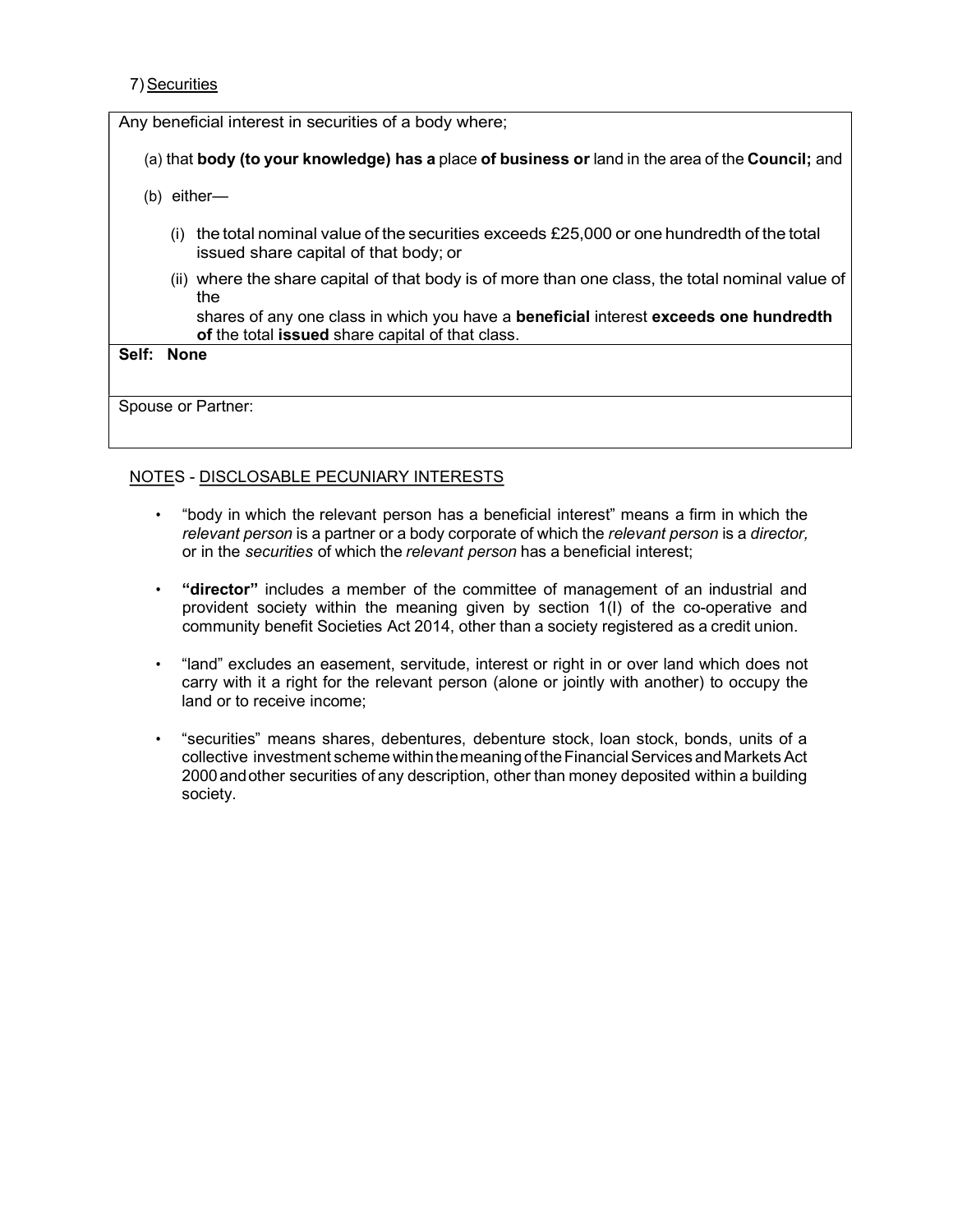# Members' Code of Conduct

# PERSONAL INTERESTS

| (1) | Any body of which you are in a position of general control or management and to which you are<br>appointed or nominated by the Council:                                                                                                                     |
|-----|-------------------------------------------------------------------------------------------------------------------------------------------------------------------------------------------------------------------------------------------------------------|
|     | None                                                                                                                                                                                                                                                        |
| (2) | Any body;<br>exercising functions of a public nature                                                                                                                                                                                                        |
|     | directed to charitable purposes; or<br>one of whose principal purposes includes the influence of public opinion or policy (including<br>any political party or trade union) of which you are a member or in a position of general<br>control or management; |
|     | Labour Party - Wellingborough CLP                                                                                                                                                                                                                           |
|     |                                                                                                                                                                                                                                                             |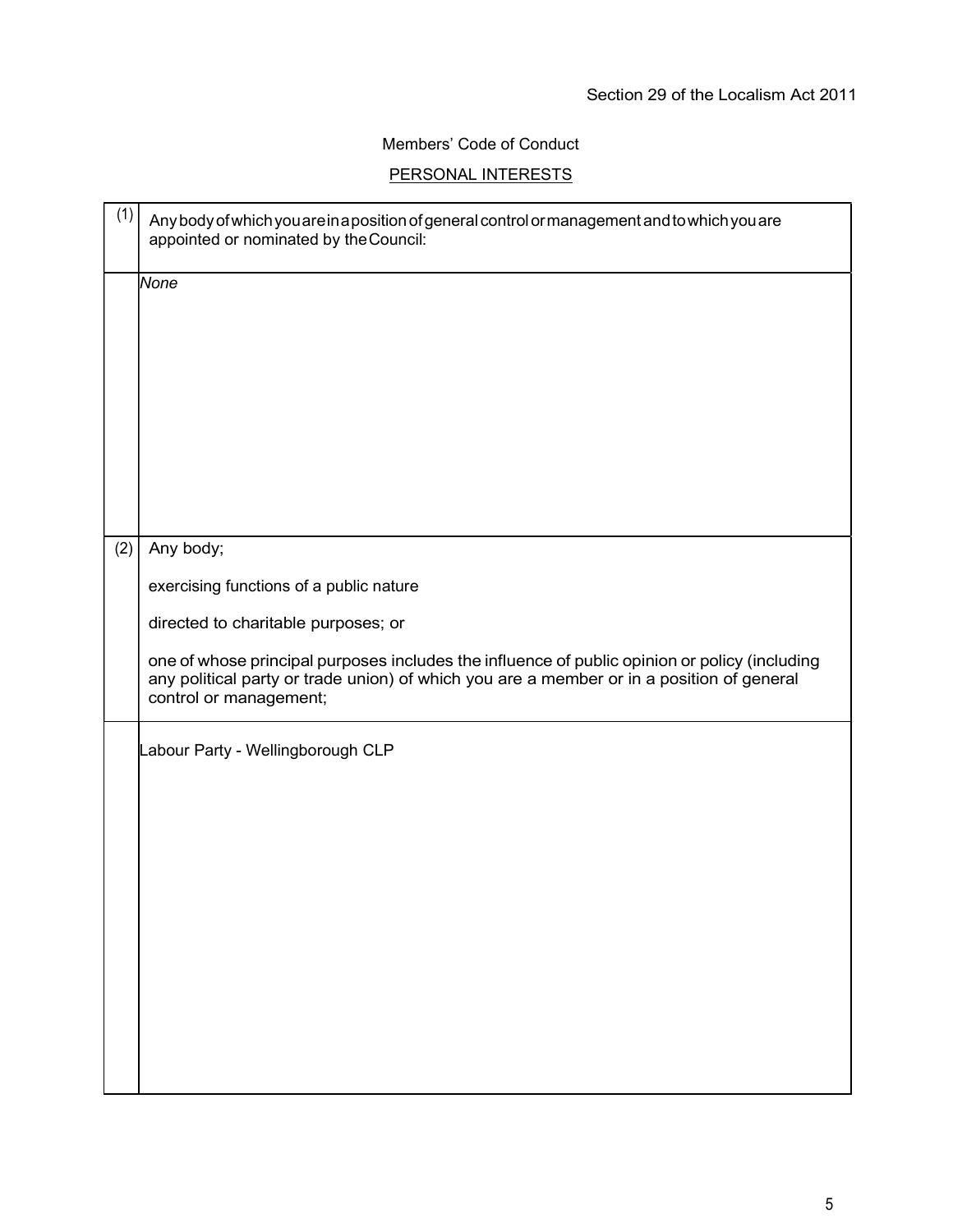| (3) Any gifts or hospitality with an estimated value of at least £50 which you have received by virtue of |  |
|-----------------------------------------------------------------------------------------------------------|--|
| your office, or a series of gifts or hospitality, from the same source within any 12-month period         |  |
| which together are worth more than the estimated value of £50. Please give details of the                 |  |
| gift/hospitality and its source:                                                                          |  |

**None** 

Guidance Notes for the Register of Members' Disclosable Pecuniary Interests Part 1 - Disclosable Pecuniary Interests These notes provide guidance about the information members should include on the register of disclosable pecuniary interests form.

The relevant section of the register is given in bold, followed by the corresponding guidance. It is a legal requirement that each member must register their disclosable pecuniary interests and those of their partner. Each individual member must make their own judgement about making a declaration and they should not rely on a direction from an officer, though if in doubt they may seek advice.

All Members are required to complete the form within 28 days of the code of conduct having been adopted by the Council or within 28 days of being elected, re-elected or appointed to the Council. Outside of this period, when members have declared a disclosable pecuniary interest at a meeting and that interest was not on their register, they must update their register within 28 days of that meeting. The same rule applies to members making decisions when acting alone. Failure to register or to declare a "disclosable pecuniary interest" is a criminal offence. So is speaking and voting unless you have a dispensation. This is punishable by a fine of up to £5,000 and/or disqualification as a councillor for up to five years.

#### Employment, office, trade, profession or vocation

You must provide details of any employment, trade, profession or vocation carried out for profit or gain. If employed. Please give the name of your employer, the title of the post held, or brief description of the activity concerned, for example 'accountant'.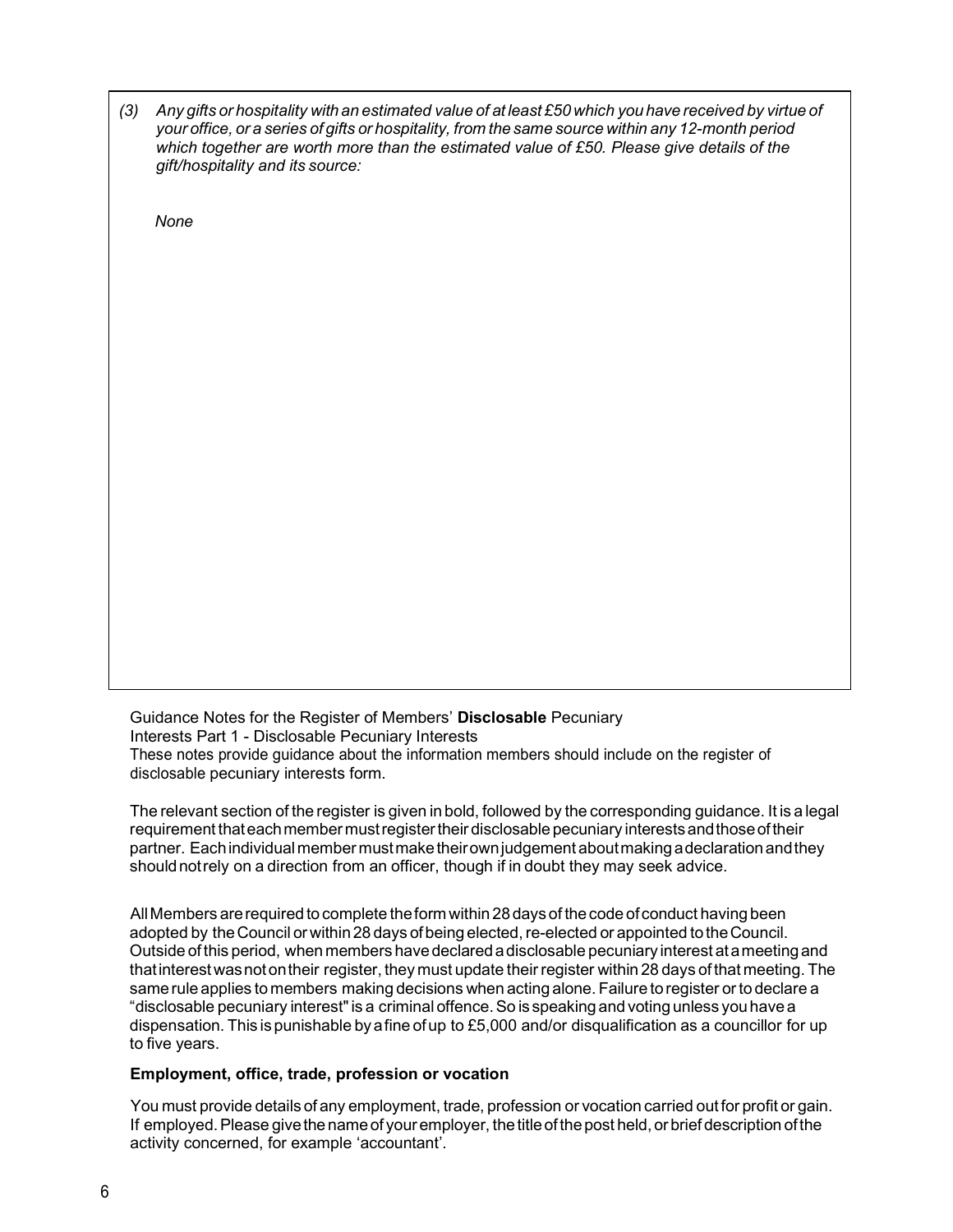# Sponsorship

You must provide details of any payment or provision of any other financial benefit made in respect of any expenses incurred by you in carrying out duties as a member, or towards your election expenses. This does not include any allowances paid to you by the Council, but it does include any payment or financial benefit from a trade union within the meaning of the Trade Union and Labour Relations (Consolidation) Act 1992).

You do not need to declare the amounts of any payments, only the name of the person or organisation making them.

#### **Contracts**

You must provide details of any contract made between you (or a body in which you have a beneficial interest) or your partner and the Town Council:

a) under which goods or services are to be provided or works are to be executed; and

b) which has not been fully discharged.

You must also provide details of any contract made between you and any organisation contracted to carry out business on the Council's behalf. You do not need to state what the financial arrangements are but should say how long the contract is for.

#### Land

You must provide details of any beneficial interest in land which is within the area covered by the Town Council. This includes the house in which you live, whether owned or rented. You should include any land in the Town Council area in which you have a beneficial interest, including any land or property from which you receive rent, or of which you are the mortgagee, and should give the address of a brief description of the location. For this purpose, "land" excludes an easement, servitude, interest or right in or over land which does not carry with it a right for you or your spouse/partner to occupy the land or to receive income from it.

#### **Licences**

You must provide details of any licence held (alone or jointly with others) to occupy land in the parish for a month or longer. This includes any allotments, garage licences, grazing arrangements or any other short-term arrangements to use the authority's land or property.

#### Corporate tenancies

You must please provide details of any land owned by the Council where you or your partner, in a personal or business capacity, is a tenant or has an interest or connection with a body which is a tenant and has a beneficial interest in the land. This includes all tenancies of property where the landlord is the Council, and the tenant is a company in which you or your partner has a beneficial interest or of which you or your partner is a director.

#### **Securities**

You must provide details of any beneficial interest in securities" of a body where that body (to your knowledge) has a place of business or land in the area covered by the Town Council You should list the names of any companies, industrial and provident societies, co-operative societies or other bodies corporate that (to your knowledge) are active in the parish and in which you have a substantial interest.

You do not need to show the extent of your interest. Deposits with banks or building societies do not need to be shown.

7 You only need to provide details of your interest when the total nominal value of the securities exceeds £25,000 or one hundredth of the total issued share capital of that body, or if the share capital of that body is of more than one class, the total nominal value of the shares of any one class in which the relevant person has a beneficial interest exceeds one hundredth of the total issued share capital of that class, stocks, shares or bonds